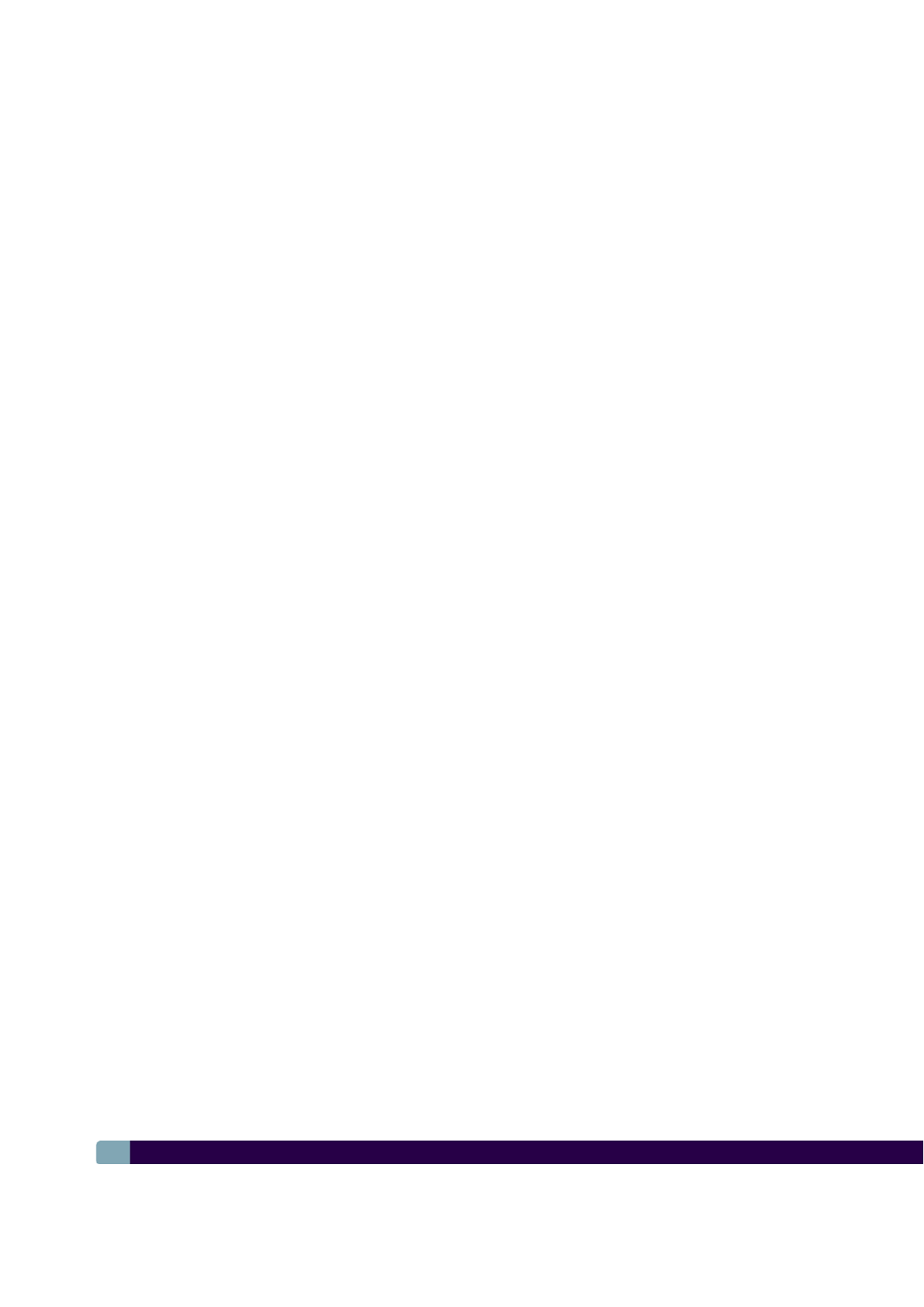## **Introduction**

The enterprise management incentives (EMI) arrangement provides a popular tax advantaged share option for employees.

#### Briefly:

- EMI options are relatively quick to grant.
- Each EMI option holder may hold options over shares of a value (at grant) of up to £120,000.
- A company may grant EMI options over shares with a total market value at grant of up to £3 million.
- There are very significant potential tax advantages for option holders.
- EMI options can solve the employer's national insurance contributions (NICs) problem on exercise of options.
- The employing company may get a tax deduction when an EMI option is exercised.
- EMI options could be granted over a class of share created specially for EMI purposes (for example, non-voting shares).
- Companies with gross assets exceeding £30 million cannot grant EMI options.
- Some companies cannot grant EMI options because of their ownership arrangements, group structure, trading activity or number of employees.

## **What is an EMI option?**

An EMI option typically operates as follows (with reference to typical documentation):

- The company checks it can grant EMI options. If necessary, this can be confirmed in advance with HM Revenue and Customs (HMRC).
- The market value of the shares under option (unless they are quoted on a recognised stock exchange) is agreed with HMRC (prescribed valuation form).
- The board selects employees and grants options to them to acquire shares in the company within a defined option period (option agreement and board minutes).
- The grant of each EMI option is notified to HMRC within 92 days (prescribed form of notice).
- An annual return must be submitted to HMRC (prescribed form).
- The option holder either exercises the options in whole or in part (notice of exercise of option) and acquires shares or allows the options to lapse.
- In some cases, a written joint election (made between employer and employee) may be needed no later than 14 days after the date of exercise.

## **Using EMI options**

An EMI option provides the option holder with an opportunity to acquire shares at a predetermined price. There will normally be a cost to the option holder (the exercise price) but an option will not usually be exercised unless it is "in the money". EMI arrangements may operate on a selective basis: there is no need to grant EMI options to all employees. Conditions may be attached to the exercise of EMI options (for example, company-wide or individual performance conditions can apply). Discounted options can be granted. A discounted option is where the exercise price per share is set at below the share's market value at the date of grant of the option.

## **The EMI framework**

The overall framework for operating an EMI arrangement is as follows:

- An option must be granted for commercial reasons in order to recruit or retain an employee in a company, and not as part of a tax avoidance scheme.
- The total market value of shares under option at the date of grant must not exceed £3 million (the plan limit).
- The market value of shares under option to any one employee calculated at the time an option is granted must not exceed £120,000.
- The company whose shares are the subject of the option must be a qualifying company (see below).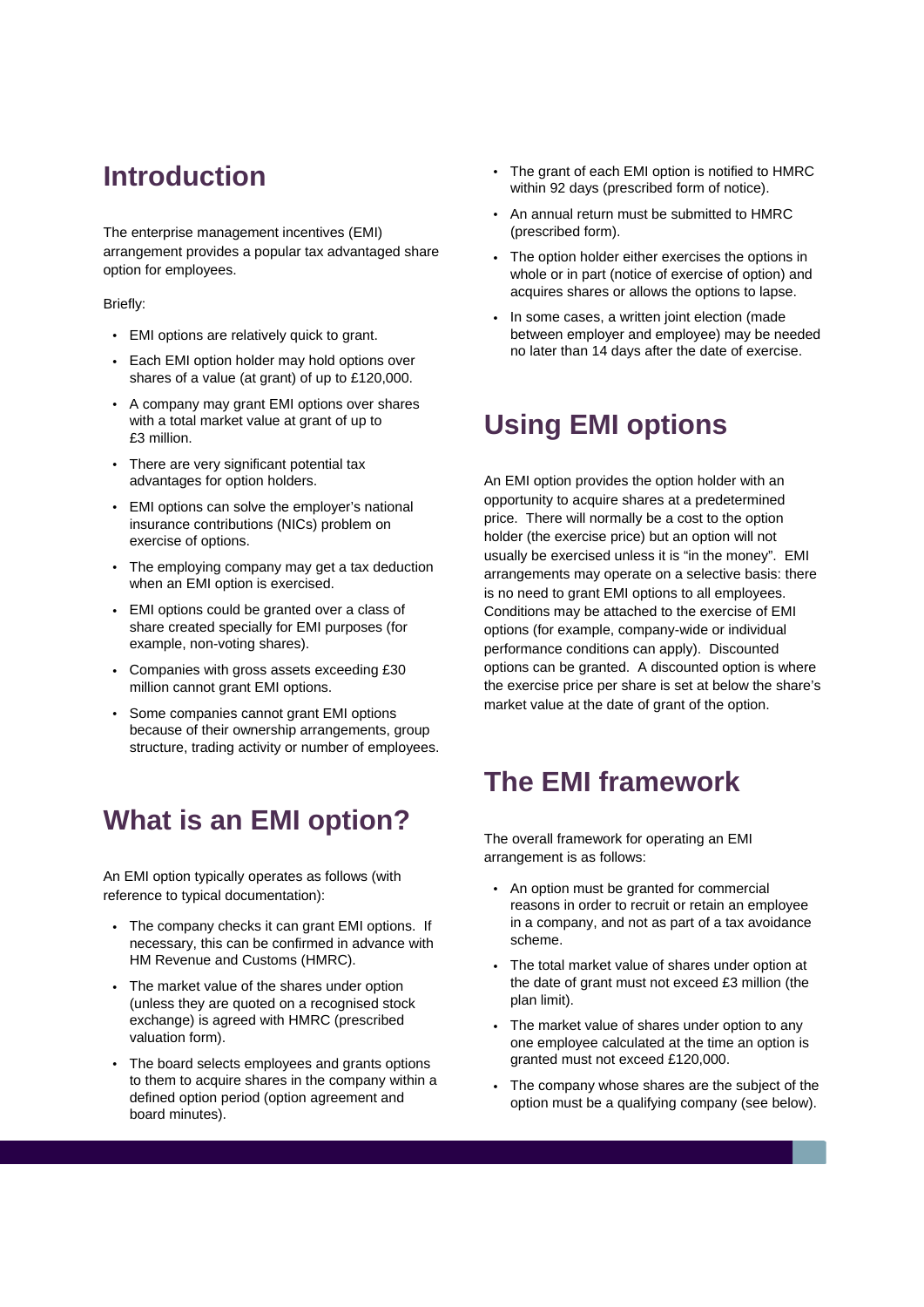- The individual to whom the option is granted must be an eligible employee (see below) in relation to that company (and the option must be granted by reason of employment with that company or another group company).
- There must be an option agreement in writing which meets certain requirements.
- The option must satisfy other requirements (e.g. as to the type of shares that may be acquired).
- If the exercise price is set at market value at the time the EMI option is granted, then the exercise of an EMI option within ten years of the date of grant is completely tax free for the participant (with no NICs payable by the employer). If the shares acquired are subject to restrictions which affect their value, then a joint election as mentioned above may be needed to ensure no income tax arises at a later date under the restricted securities tax regime. Such an election is treated as made if the exercise of the EMI option is tax free.
- The tax advantages will, in broad terms, cease to be available if there is a disqualifying event.
- A corporation tax deduction is available as a statutory right in respect of certain employee share acquisitions. This relief should be available when an EMI option is exercised depending on the timing of exercise. The relief is not restricted to acquisitions involving EMI. It is mentioned for completeness only in this briefing paper.

## **Qualifying for EMI**

#### Qualifying company

A company can only grant EMI options if it meets certain qualifying conditions at the time the options are granted. These are broadly:

- Gross assets must not exceed £30 million.
- The company must be independent, i.e. it must not be a subsidiary or otherwise be under the control of another company.
- The company must have fewer than 250 full-time (equivalent) employees.
- Any subsidiaries must be at least 51% subsidiaries (as defined) except if a subsidiary's business consists wholly or mainly in the holding or managing of land (or any property deriving its value from land) it must be a qualifying 90% subsidiary (as defined).
- The company (the group) must carry on one or more qualifying trades (see the Appendix below).
- The trading activities must be carried on wholly or mainly in the UK (at least one company in the group must be carrying on a trade wholly or mainly in the UK).

#### Eligible employees

The employee must be employed by the company (or a group company). An employee's commitment of working time must amount to at least 25 hours a week, or if less, 75% of his or her working time.

For this purpose working time consists of all time spent on remunerative work as an employee or selfemployed person.

Working time includes time which would have been spent on this work except for injury, ill-health, disability, pregnancy, childbirth, parental leave, reasonable holiday entitlement or not being required to work during a period of notice of termination of employment. It also includes work which would have been chargeable to tax had the employee been resident in the UK.

EMI options cannot be granted to any employee who controls (directly or indirectly) 30% or more of the ordinary share capital of the company.

#### The option agreement

The grantor of the option and the employee must enter into a written agreement which states:

- The date of grant of the option.
- That it is granted under Schedule 5 to the Income Tax (Earnings and Pensions) Act 2003.
- The number, or maximum number, of shares that may be acquired.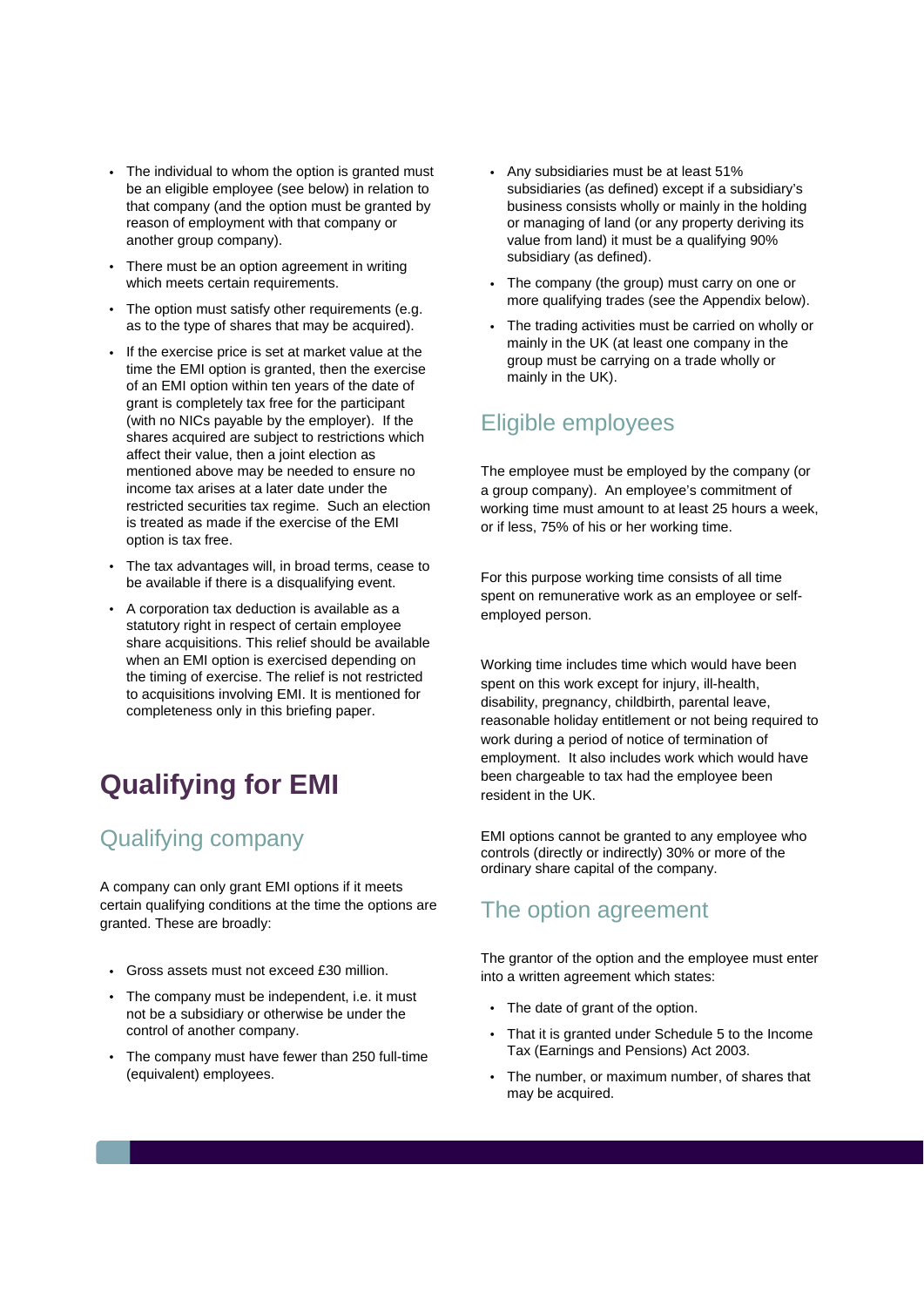- The price (if any) payable on exercise (or the method by which it is to be determined).
- When and how the option is to be exercised.
- Any conditions, such as performance conditions, which affect the terms or extent of the employee's entitlement.
- Details of any restrictions attached to the shares.
- That the person to whom it is granted is prohibited from transferring any of his or her rights under it and, if they permit exercise after that person's death, do not permit such exercise more than one year after death.

#### Other qualifying conditions

The shares under option must be ordinary shares, fully paid up, and non-redeemable.

Companies may award EMI options over restricted shares. The market value of shares subject to restrictions is determined as if there were no such restrictions for the purpose of calculating the £120,000 individual limit and the plan limit of £3 million.

The option must be capable of exercise within ten years from the date of grant

#### Disqualifying events

A number of changes or developments can disqualify an option from EMI relief. There will be a disqualifying event if the relevant company:

- Ceases to meet the independence test.
- Ceases to satisfy the trading activities requirement.
- Converts the option into an option over shares of a different class unless this is a permitted conversion.

There will also be a disqualifying event, if the employee:

- Ceases to be an employee of the company (or a group company).
- Ceases to satisfy the requirement as to the commitment of working time.

• Receives the grant of an HMRC approved company share option plan (CSOP) option if, immediately after it is granted, the employee holds unexercised EMI options and CSOP options in respect of shares with a total value of more than £120,000.

There are other disqualifying events.

Achieving gross assets of more than £30 million is not a disqualifying event.

#### Restricted securities

The restricted securities tax regime applies to the acquisition of restricted shares and other securities from 16 April 2003.

A typical example of a restriction is a provision in a private company's Articles of Association that requires an employee to sell their shares at less than market value if employment ceases within a specified period of acquiring shares. The definition of restriction is wide and this is only an example.

There is an automatic exemption from this regime for shares acquired on the tax-free exercise of an EMI option. However, as mentioned above, a joint election will be needed to exclude the restricted securities tax regime and ensure EMI tax reliefs on exercise are maximized if the exercise is not tax-free.

#### **Are the tax advantages worthwhile?**

An EMI option provides a means of avoiding the income tax charge of up to 40% and employee's NICs of 1% that would usually apply to an employee on the exercise of an employee share option.

The tax-free exercise can take place at any time, no later than the tenth anniversary of the date of grant, providing the option continues to qualify as an EMI option.

A participant who acquires shares tax-free may have a CGT liability, but this will only arise when the shares are sold.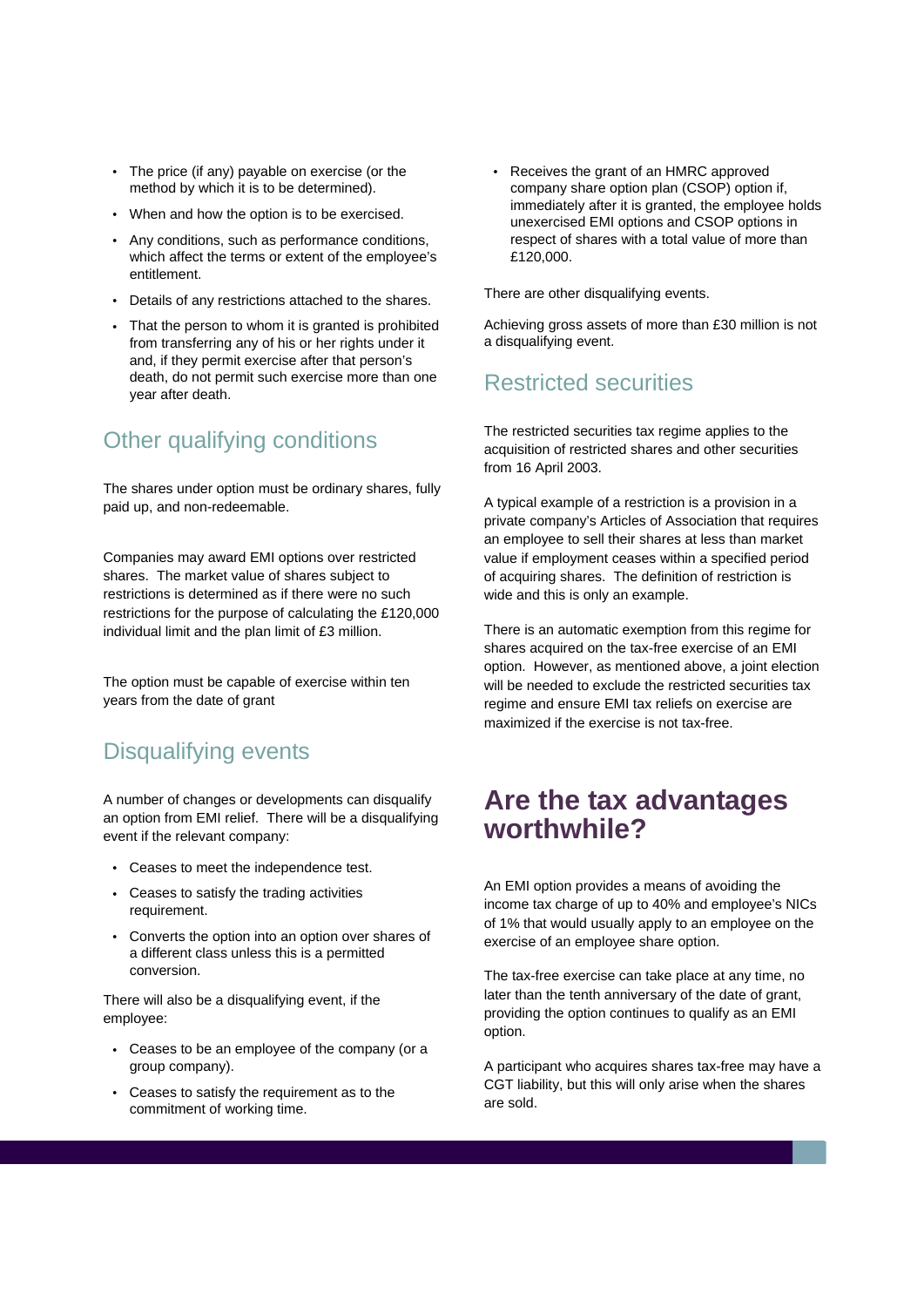The first £9,600 (2008/2009) of all chargeable gains in a tax year are exempt from CGT. CGT is payable at a flat rate of 18%.

While taper relief has been abolished, it is possible that entrepreneurs' relief may apply to the subsequent sale of shares and this could reduce the amount of CGT payable. There are a number of qualifying conditions to claiming entrepreneurs' relief. For more information, please contact one of the Equity Incentives team.

No employee's NICs are payable on the grant of an EMI option. NICs are also not payable on the exercise of EMI options, if the exercise is income tax free. If the option is a discounted option the discount is subject to income tax and, depending on the circumstances, NICs on exercise. Market value for this purpose does take restrictions in to account.

As well as tax advantages to employees, there is a very important tax advantage for the employer. In the case of an unapproved option, the employing company will usually face an employer's NICs charge when an option is exercised. This charge is currently 12.8% (without limit) of the difference between the exercise price and the market value at the time of the exercise of the shares acquired. This liability is unquantifiable at the outset and is a major concern for many companies. In contrast, under the EMI provisions there is an exemption from NICs whenever an EMI option is exercised (except as regards any discount).

### **How we can help**

The Equity Incentives team at Field Fisher Waterhouse can advise on whether or not your company can grant EMI options. We can help you decide whether or not it is worthwhile establishing an EMI arrangement or whether another form of equity incentive is better suited. We can prepare all the documents, deal with the notifications process and other aspects of implementing an EMI arrangement.

## **Appendix**

#### Excluded activities for EMI purposes

The following activities are excluded activities. A company which includes these as a substantial part of its trade (substantial can be taken as comprising 20% or more of the trade) would be a non-qualifying company for EMI purposes:

- Dealing in land, in commodities or futures, or in shares, securities or other financial instruments.
- Dealing in goods otherwise than in the course of an ordinary trade of wholesale or retail distribution.
- Banking, insurance, money lending, debt factoring, hire-purchase financing or other financial activities.
- (Most) leasing activities or receiving royalties or licence fees provided that if, in broad terms, the royalty/licence fee relates to a relevant intangible asset created by the trading company or the parent company or a qualifying subsidiary of the company; the company will not be disqualified simply by reason of receiving such income.
- Providing legal or accountancy services.
- Property development.
- Farming or market gardening.
- Holding, managing or occupying woodlands, any other forestry activities or timber production.
- Involved in shipbuilding or coal production or steel production
- Operating or managing hotels or comparable establishments, or managing property used as a hotel or comparable establishment.
- Operating or managing nursing homes or residential care homes, or managing property used as a nursing home or residential care home.

In addition to the main excluded activities:

• R&D counts as carrying on a qualifying trade if a qualifying trade will derive from it, but preparing to carry on R&D does not count as preparing to carry on a qualifying trade.

The provision of facilities for another business which carries on a non-qualifying trade can be an excluded activity.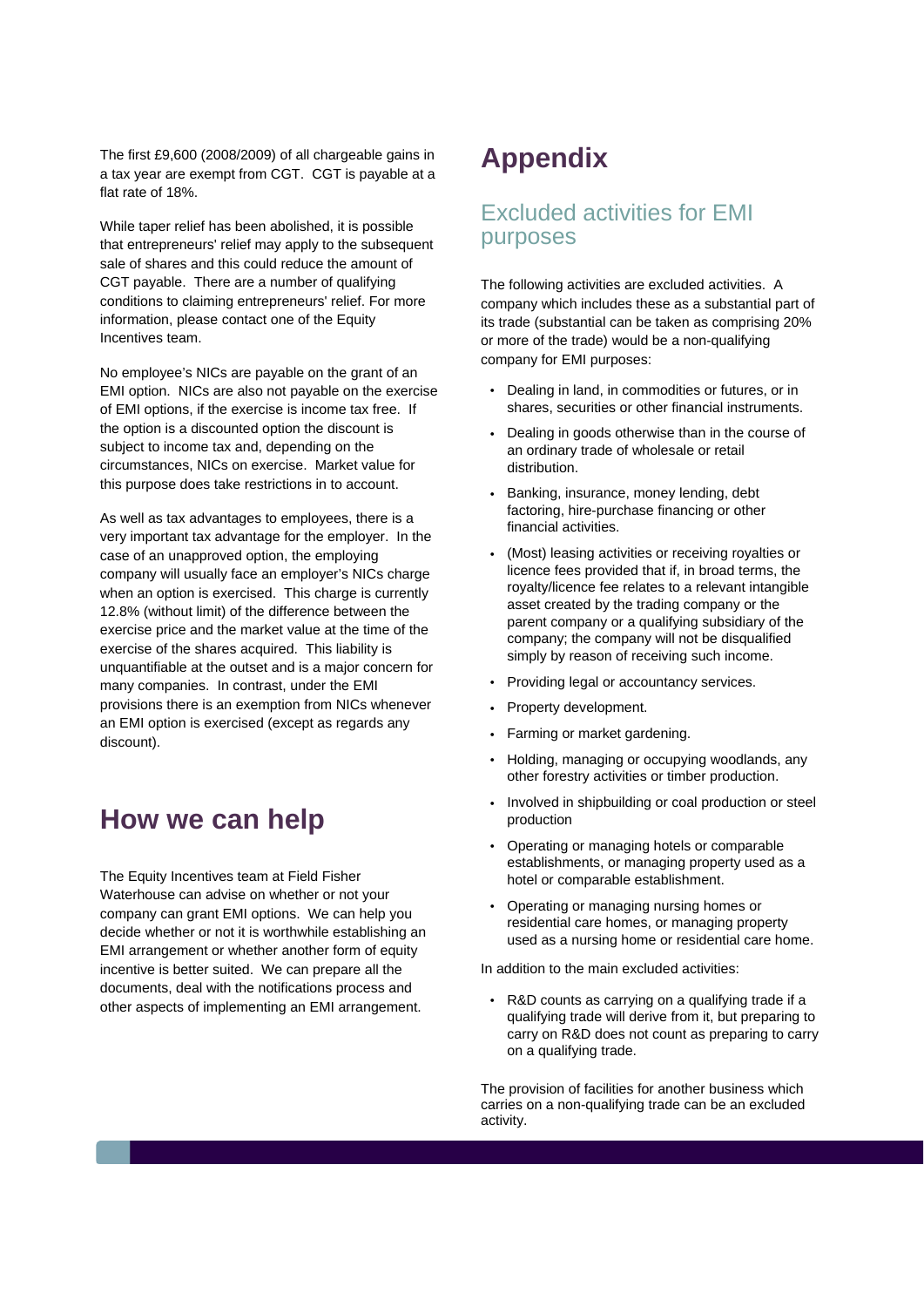## **The Equity Incentives team**

For further information, please call the Equity Incentives team on +44 (0)20 7861 4717 or contact:



**Graeme Nuttall**  graeme.nuttall@ffw.com



**Mark Gearing**  mark.gearing@ffw.com



**Grant Hamilton**  grant.hamilton@ffw.com



**Stephen Wright**  stephen.wright@ffw.com

As a member of the HM Treasury employee ownership advisory group, the head of our team, Graeme Nuttall, helped HM Revenue and Customs develop and introduce the share incentive plan (SIP) and the enterprise management incentives arrangement. He also drafted the Employees' Share Schemes Bill, a successful private member's bill enacted as the Employees Share Schemes Act 2002 that increased the tax effectiveness and democracy of SIPs.

The Field Fisher Waterhouse Equity Incentives team has substantial experience in all aspects of employee benefits. We have particular expertise in creating and sustaining employee ownership solutions for a variety of businesses.

Through our offices in Brussels, Hamburg, London and Paris and our other overseas affiliated and associated offices we advise on international share plans.



www.equityincentives.co.uk

Our Equity Incentives website is a valuable information source on different types of employee share and share option plans and includes a number of briefing papers, case studies and other helpful information.

" Field Fisher Waterhouse LLP offers 'exceptional expertise in the employee ownership field', with Graeme Nuttall described as 'the UK's leading authority on the implementation and management of employee ownership ". *The Legal 500, 2008*